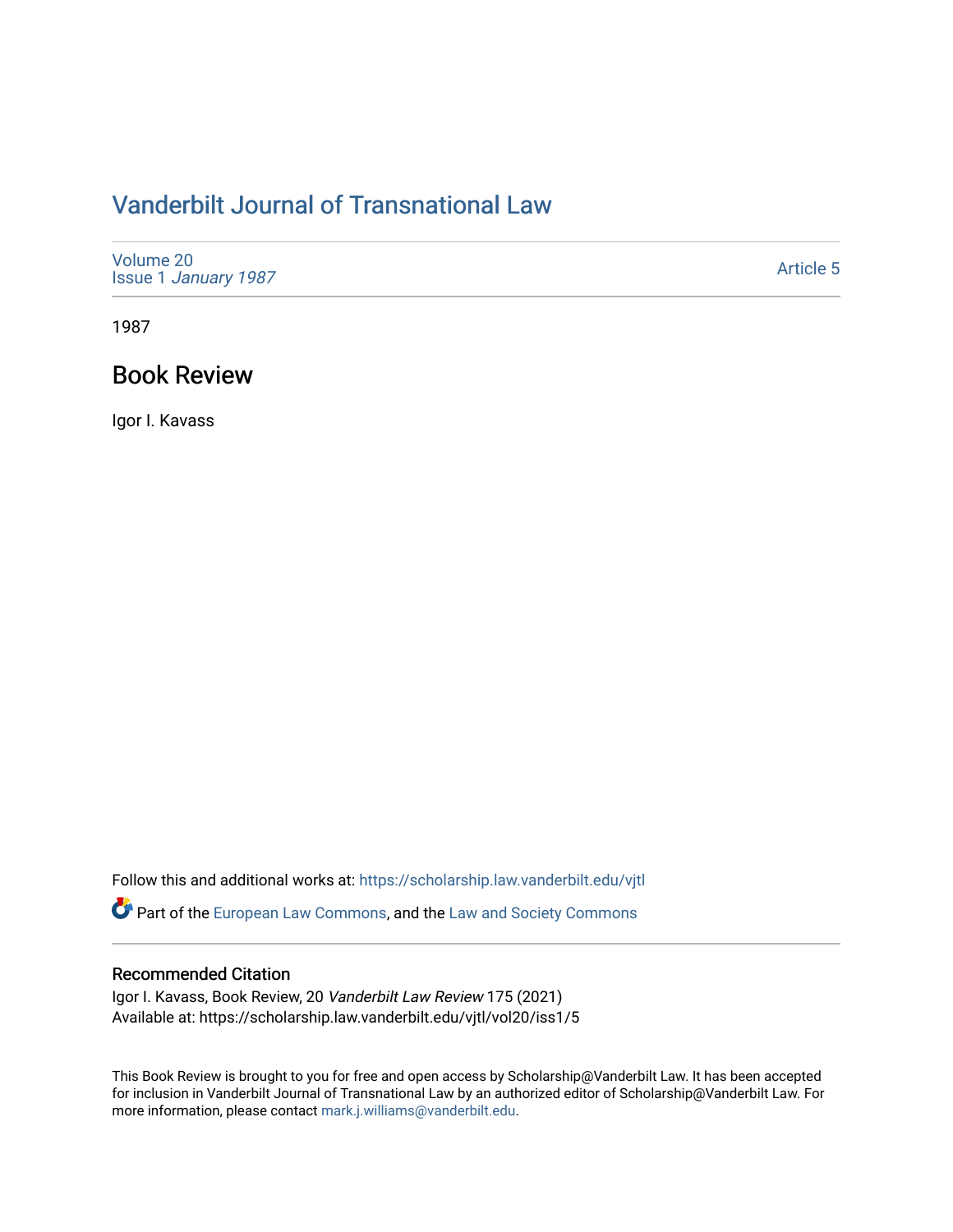# **BOOK REVIEW**

**ENCYCLOPEDIA OF SOVIET LAW, 2D REV. ED.** Edited **by** F.J.M. Feldbrugge, **G.P.** van den Berg, and William B. Simons. Dordrecht: Martinus **Nijhoff** Publishers, (Law in Eastern Europe No. **28), 1985. Pp.** ix, 964. \$148.00, DFL 450.00.

#### *Reviewed by Igor I. Kavass\**

The Documentation Office for East European Law at the University of Leyden in the Netherlands is one of the most prominent and active research institutions in the West dedicated to the study of the laws and legal systems of socialist countries.<sup>1</sup> Established in 1953 for the purpose of gathering and interpreting information about legal developments in the socialist countries, the Documentation Office is reputed to have now one of the most comprehensive collections of rare and generally inaccessible documents in its area of specialization. This collection attracts researchers from around the world. The staff of the Documentation Office is widely known for producing some of the best analytical and statistical reports on legal developments in socialist countries, as well as timely translations of important laws of these countries. Commanding an excellent reputation among specialists, the Documentation Office has been able to attract the participation of many leading United States and Western European scholars in its projects. Aside from several institutions of similar standing in the Federal Republic of Germany, where a systematic study of socialist legal developments is taken seriously, nothing comparable to the Documentation Office exists elsewhere in the Western World. Even the United States, despite an intensive preoccupation with the Soviet Union, does not have a permanent scholarly establishment of

<sup>\*</sup> Professor of Law and Director of the Alyne Queener Massey Law Library and Legal Information Center, Vanderbilt University School of Law, L.L.B. 1956, University of Melbourne.

<sup>1.</sup> For a general description, see Feldbrugge, *The Documentation Office for East European Law: 1953-1978, 4 REV. SOCIALIST L. 197 (1978).*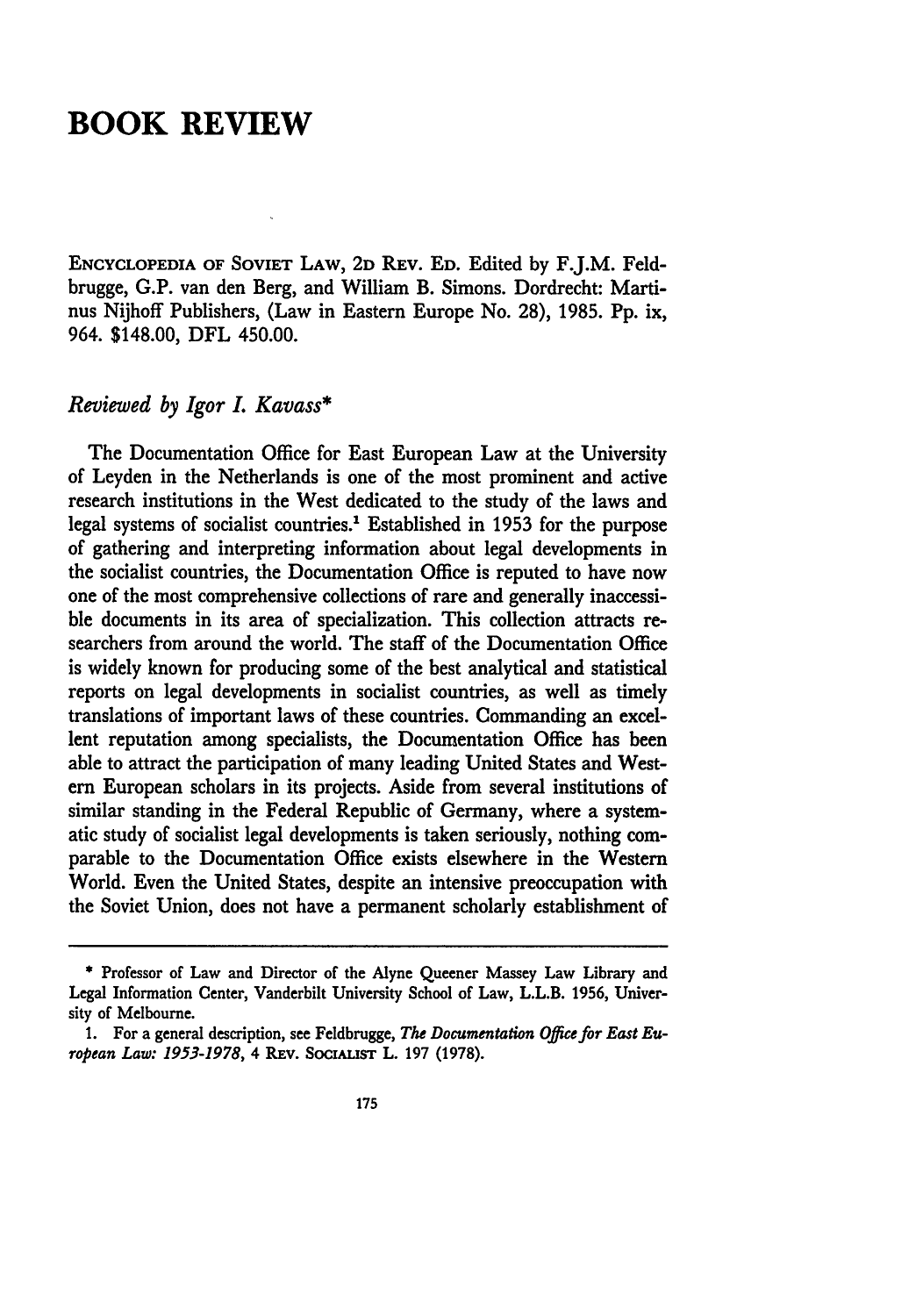the same dimensions and importance as the Documentation Office.

From the outset the Documentation Office has vigorously promoted the publication of scholarly works on the laws of the Soviet Union and other socialist regimes. Its efforts to induce the writing and publication of such works have been remarkably successful. The publications, appearing under the auspices of the Documentation Office, constitute today a sizable and impressive collection. First and foremost among them are monographs, essays and translations of laws published in a series known as *Law in Eastern Europe.* Inaugurated in **1958,** this series currently consists of more than thirty volumes authored or edited **by** the leading Western specialists on socialist laws. In **1975** the Documentation Office began to publish a journal entitled *Review of Socialist Law.* It contains timely articles on important topics, reports on current legal developments, short translations of laws, and valuable bibliographic notes. From time to time the Documentation Office also has issued other publications which are not incorporated in either of the above series. Though the Documentation Office is located in the Netherlands, all of its works are published in English. This policy ensures a wider circulation for its publications and is a boon to English-language readers.

In the early 1970s the Documentation Office embarked upon a project which, perhaps, represents its most ambitious venture. Western students of Soviet law had felt for a long time the need for a comprehensive reference book (a "Nachschlagwerk," to use a more accurate German term which does not have a convenient counterpart in the English language) containing sufficient basic information about the concepts, principles and institutions of the Soviet legal system to serve as a convenient introduction to that subject as a whole. The Documentation Office decided to publish a work of this kind in the form of an encyclopedia. It recruited the help of the leading Soviet law specialists in the West to collaborate on the project as authors of entries on individual topics. The work progressed remarkably well (a rare occurrence in collective scholarly projects of international dimensions) under the singularly able editorship of Professor Feldbrugge, the Director of the Documentation Office. It resulted in the publication of the first edition of *Encyclopedia of Soviet Law (Encyclopedia)* in **1973.2** Very quickly this work gained popularity among researchers on Soviet law as an indispensable reference tool, and **it** remains to this day the only publication of an encyclopedic format in the English language containing accurate, reliable, and relatively complete information on the Soviet legal system. Subsequent developments in

<sup>2.</sup> Gray, Book Review, **23 AM. J. COMP.** L. **590-591 (1975)** (reviewing **ENCYCLOPE-DIA OF** SoviET **LAW** (F. Feldbrugge **ed. 1973)).**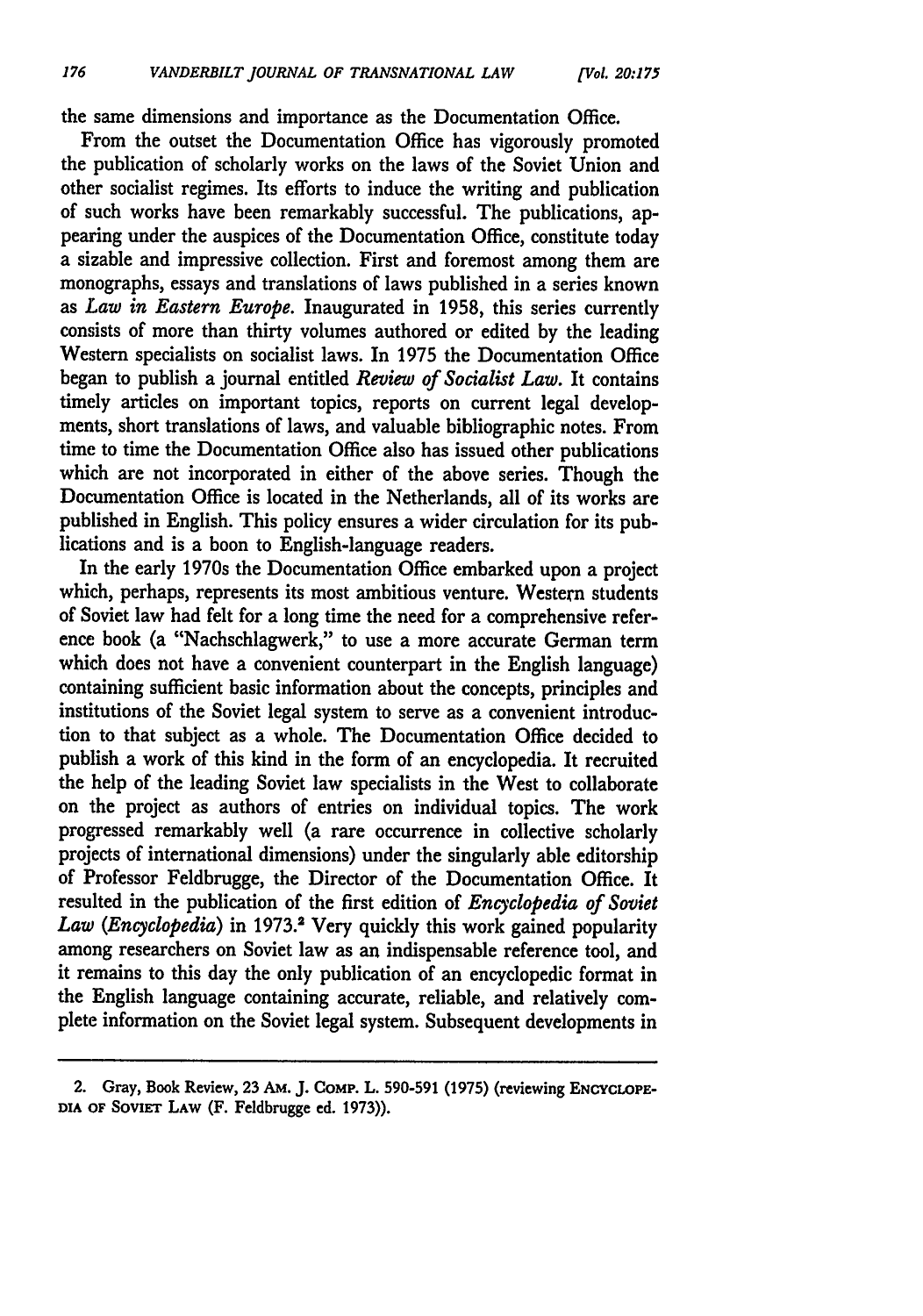the Soviet Union, including the promulgation of a new Constitution in 1977, induced the Documentation Office to revise and update the *Encyclopedia,* once again with the assistance of many Western scholars as subject specialists on individual topics. The new edition, representing a substantial revision of the first, was published in 1985. Edited by F.J.M. Feldbrugge, G.P. van den Berg, and William B. Simons, it contains information current as of January 1, 1984.

Eschewing a dictionary approach of many short entries on minute or detailed items, the *Encyclopedia* encompasses all pertinent information on related specialized subjects within broader topics. Each topic is discussed in a separate article varying in length from one paragraph to as many as ten pages. The second edition of the *Encyclopedia* contains about 500 such articles.

The articles in the *Encyclopedia* are arranged in an alphabetical order of their designated subject headings. This arrangement is both good and bad. The subject headings consist of a mix of general, universally understandable, legal terms (e.g., contracts, freedom of speech, law, ownership, separation of power), some terms peculiar to Anglo-American law without any known counterparts in the Soviet legal terminology (e.g., mandamus, torts), and some terms denoting typical Soviet concepts or institutions (e.g., kolkhoz, nomenklatura, samizdat, socialist legality). For someone familiar with the subject headings, the alphabetical arrangement offers a quick and convenient access to the relevant topics. It also obviates the need for a table of contents (which the *Encyclopedia* does not have). However, the search for specific information, especially if the inquiry deals with a narrow or technical point, may become an agonizing exercise for the user who does not have an advance knowledge of the subject headings. This exercise is further aggravated by the arrangement of the *Encyclopedia* into broad topics. In vain might a reader, not fully familiar with the content of the *Encyclopedia,* hope to find discussion of details of a subject which does not clearly fall within one of the general topics. An example in point is the Soviet policy and practice on genocide. References to it are tucked away in several articles not directly related to this subject. The problem could be overcome by a generous use of "see" references. Unfortunately, the *Encyclopedia* does not have many of them.

The alphabetical arrangement also creates another complication. Many of the articles discuss interrelated matters. For a complete answer on any topic this may require extensive flipping of the pages to the front of the volume, then to the middle, then to the back, and so forth. The administration and regulation of foreign trade in the Soviet Union may be a convenient example to explain this point. For comprehensive information on this subject, it is necessary to consult articles on "foreign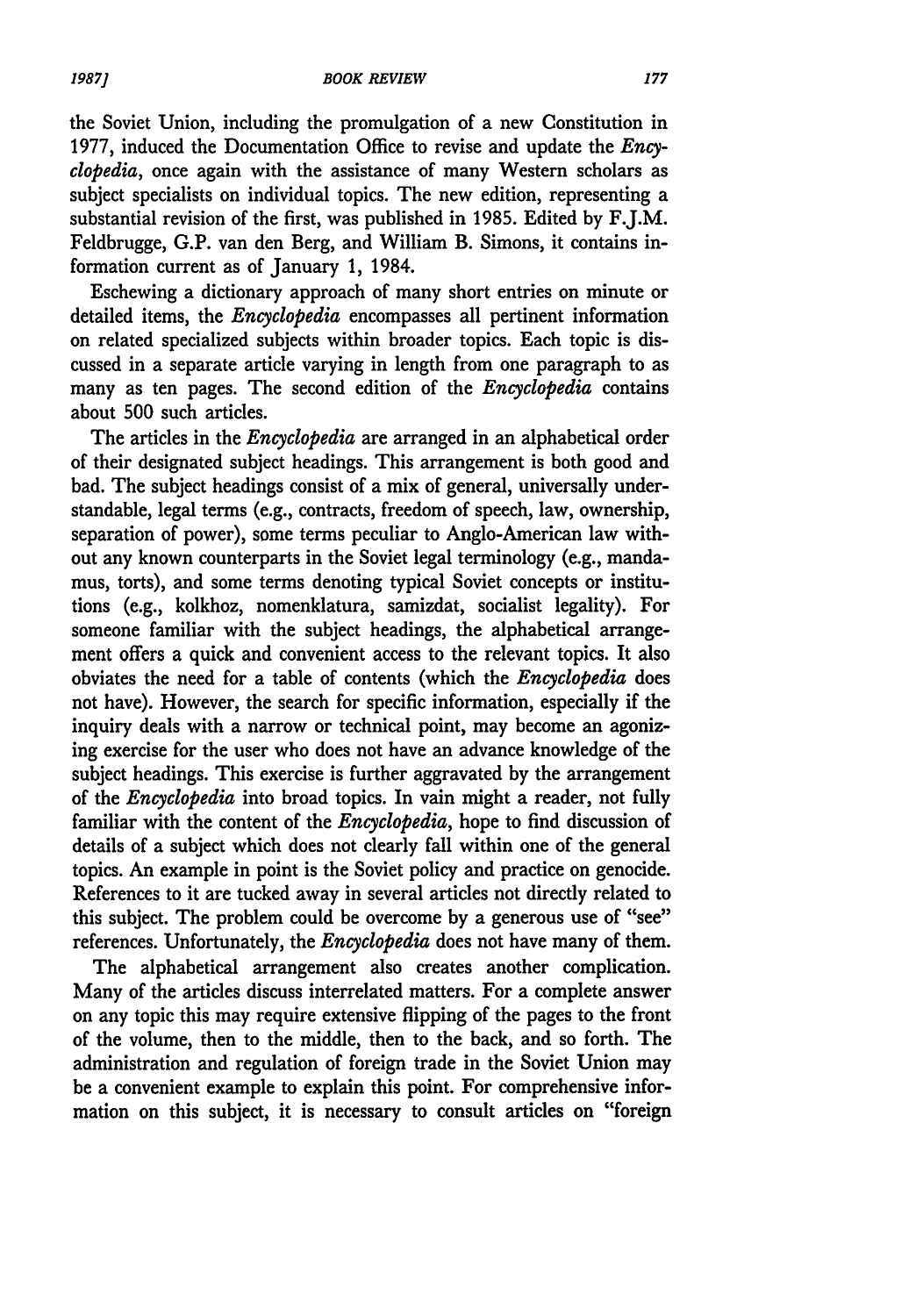trade," "export and import," "foreign trade contracts," "supply contracts," "representation offices of foreign corporations," in that order, as well as several other articles on related topics.

To alleviate such difficulties in the use of the *Encyclopedia,* an overview of the subject headings is presented in a "Systematic List" at the end of the volume. However, the "Systematic List" requires a careful study of its own. It is not arranged alphabetically like a subject index. Quite the contrary, reflecting the editor's perception of the major categories of the Soviet legal system, it is divided into twelve parts. The first part lists the subject headings for "law in general" and for other topics which do not easily fit elsewhere. It defies a logical characterization because, in addition to such obvious general law subject headings as "law" and "legal history," it also lists such uniquely Soviet terms as "communist party" and "nomenklatura." The second and third parts, "constitutional law" and "administrative law," are equally ubiquitous. In addition to the universally accepted constitutional and administrative law subjects, they include, for example, such terms as "export and import," "migrant workers," "samizdat," and "weapons." However, in fairness to the editor, it should **be** pointed out that the same subject headings may be repeated several times in different parts of the "Systematic List" whenever they do not fall neatly within one part. The remaining parts of the "Systematic List" are more straightforward, though they reflect to some extent the official Soviet classification of its major areas of law. This classification does not necessarily correspond to how the categories of law are actually viewed or used in practice within the Soviet Union. In this respect readers may find it quite illuminating to compare the major areas of Soviet law with what United States lawyers view as the major areas of law in the United States. There are fundamental differences between the two systems. In any event, the remaining parts of the "Systematic List" cover the following areas: "financial law," "agriculture and land law," "civil law," "labor law," "civil procedure," "criminal law," "criminal procedure," "administration of justice," and "international law."

The compilation of the *Encyclopedia* must have been a truly enjoyable experience for the editors and the contributing authors. In their quest for comprehensiveness, using both their prior knowledge of the subject matter and the structural organization within the *Encyclopedia* itself, the editors succeed in presenting a neat and coherent panorama of the theoretical structure of the Soviet legal system. But does this help the reader who does not have the benefit of being privy to the editorial plan? And does the editorial scheme of the Soviet legal system reflect Soviet law as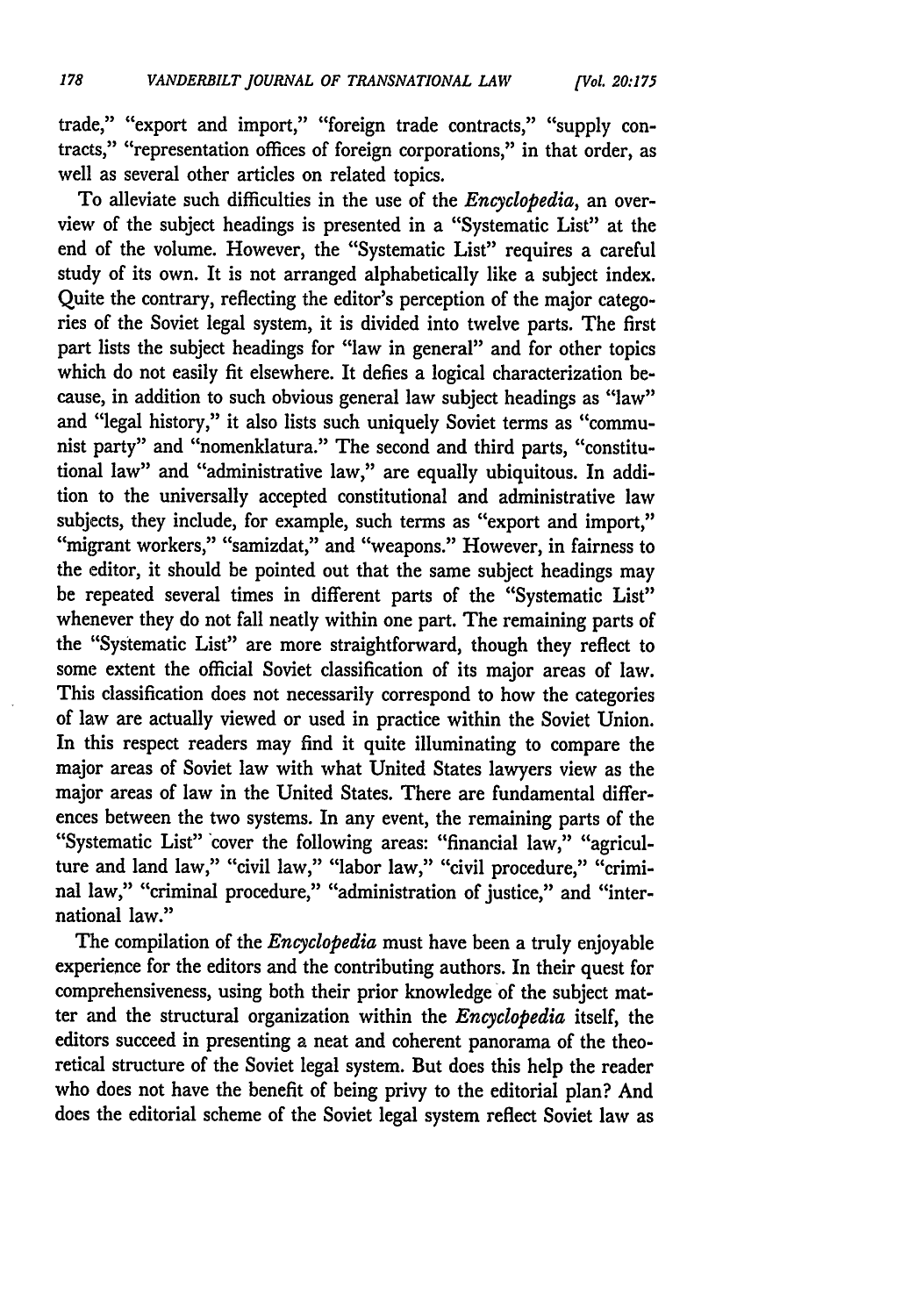it is practised in reality?3 **A** reader, whose general knowledge of the Soviet legal system is based solely on Western writings about that country, may look in vain for explanations of subjects that concern Western writers most.

First, presumably in their effort to be conciliatory, the editors **by** and large have avoided including separate articles on subjects that may be especially offensive to the Soviet authorities. This does not mean that information of such nature does not appear in the *Encyclopedia* at all. The scholarly integrity of the editors and their quest for objectivity do not permit such omissions. The reader, however, must carefully peruse articles under inoffensive subject headings to locate information which may be viewed as criticism. For example, the existence of concentration camps and their pervasive corrupting effect on legality in the Soviet Union has been widely documented in scholarly as well as general literature.4 Yet the *Encyclopedia* does not contain a separate article on this shameful and tragic aspect of the Soviet administration of justice. It does not even include the terms "concentration camps" or "Gulag" as "see" references. To find a brief discussion of the concentration camps, it is necessary to read the final paragraph of the article on "penitentiary institutions." Though the *Encyclopedia* also contains articles on "corrective labor" and "political crimes," neither one of them mentions concentration camps or the Gulag system, though millions of people had to endure pain and suffering there for no cause whatsoever. The editors may argue that the *Encyclopedia* deals with law and that it is not a work on political or social issues. If this is the case, then one may well ask why it includes articles on such apparently non-legal topics as "democratic centralism," (in which the author of the article admits that the concept is "hardly a principle or a technique of a legal nature"<sup>5</sup>), "foreign trade," and "sports." Similarly, there are no separate articles on psychiatric confinement in criminal prosecutions or other psychiatric abuses (though some information thereon may be found in articles on "confinement procedures" and "forensic psychiatry"). This is also the case with censorship (it is necessary to look at articles on "freedom of speech," "press," "samizdat," and "security"), religious persecution (on which the infor-

<sup>3.</sup> Many Western writers have commented upon the significant gap between "law in books" and "law in practice" in the Soviet Union. See, e.g., **0. IOFFE** and P. MAGGS, SOVIET **LAW IN THEORY AND** PRACTICE **(1983).**

*<sup>4.</sup> See* **LIBUSHE** ZORIN, **SOVIET PRISONS AND CONCENTRATION CAMPS: AN** ANNO-**TATED BIBLIOGRAPHY** 1917-1980 **(1980).**

**<sup>5.</sup> ENCYCLOPEDIA OF SOVIET LAW** 249 (F. Feldbrugge, **G.** van den Berg **&** W. **Simons** 2d **rev. ed. 1985).**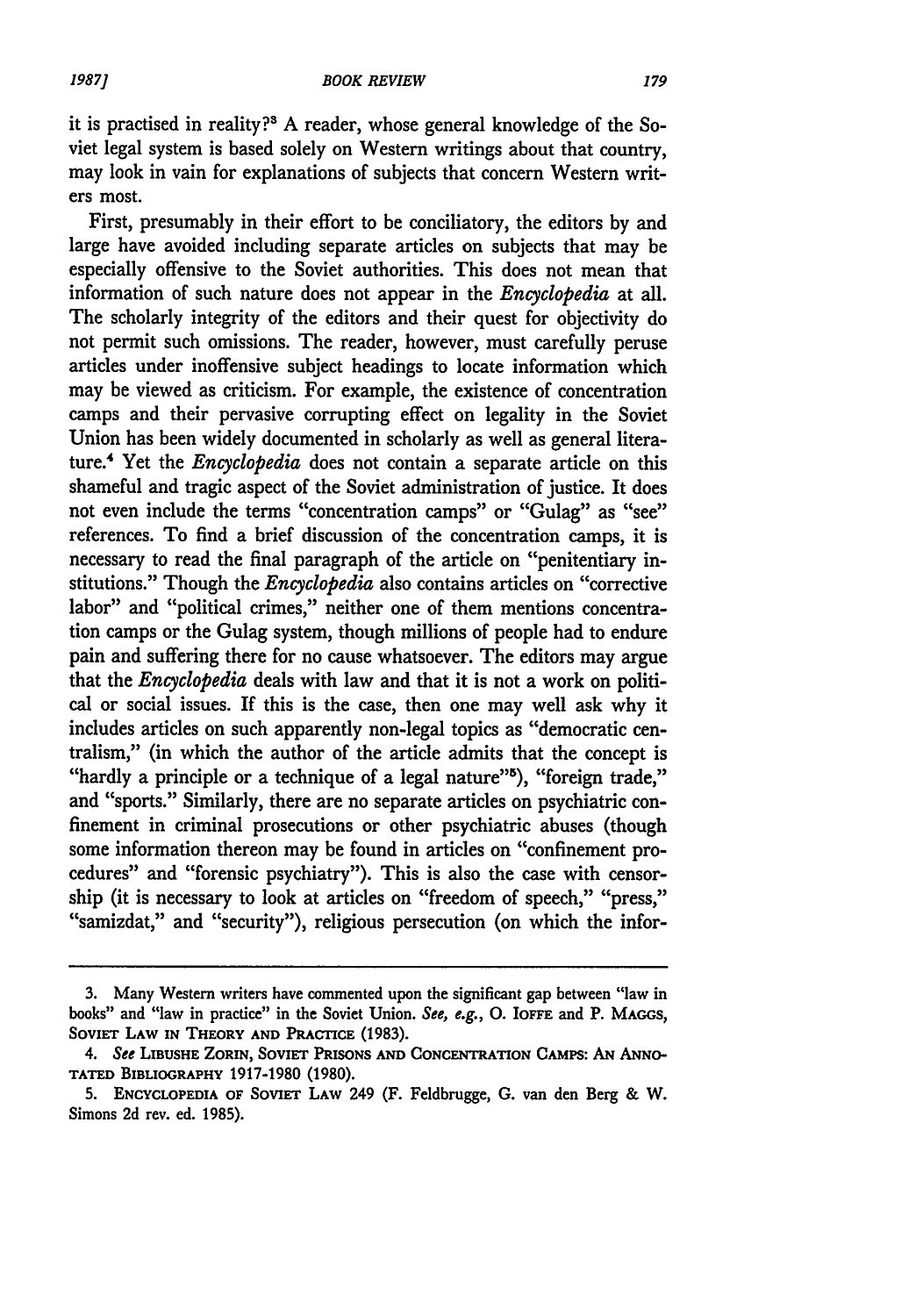mation may be found in the excellent article on "church and state"), political persecution, genocide, and other equally controversial topics. It is not that the information on these matters is completely absent from the *Encyclopedia.* It is there, but careful reading is required to find it.

Second, getting the complete information on a particular subject, especially if it is a broad one, frequently requires simultaneous reading of many articles in different parts of the *Encyclopedia.* For example, to gather relatively satisfactory information on the Soviet political and administrative structure, it is necessary to begin with a brief article on the "Soviet Union," which does no more than arouse curiosity, and then proceed to read through articles on the "constitution," "constitutional law," "democracy," "democratic centralism," "federation," "local authorities," "self-determination," the "state," the "union republics," "autonomous republics," "dictatorship of proletariat," "autonomous provinces," "territorial division," "district," and many others. The reader may be better rewarded by reading John N. Hazard's *The Soviet System of Government6* which presents similar information in a clearer and a more succinct manner.

Third, some of the information tends to be sterile. It consists of uncritical paraphrases from official Soviet sources without examining the relevant surrounding issues or the practical implications and consequences of their true state of affairs. Many Western scholars of Soviet law (some of them also being contributors to the *Encyclopedia)* refer to the serious gap between "law on books" and "law in practice" in the Soviet Union." There is an ever present danger that the information in the *Encyclopedia* may be incomplete or even misleading when this gap is ignored.

Fourth, the *Encyclopedia* omits some translations of subjects and terms which might be helpful or informative. There are a few inconsistences in this respect as well. Most articles give English translations as well as transliterations of the original Russian terms or titles where the text refers to Soviet concepts or institutions. Unfortunately, this is not always the case. In these few cases, where either the Russian term or its English translation is omitted, further research may be stymied by reason of an incomplete reference. The term "state enterprise" is an example in point. Neither the article on "public property" nor the article on "state enterprise" offer the official Russian original of this term.

Furthermore, not all articles contain information as complete as may be thought relevant. The article on "special courts," illuminating and very revealing in other respects, fails to mention that special summary

**<sup>6.</sup> J. HAZARD, THE SOVIET** SYSTEM **OF GOVERNMENT** (5th ed. **1980).**

**<sup>7.</sup>** See supra note **3.**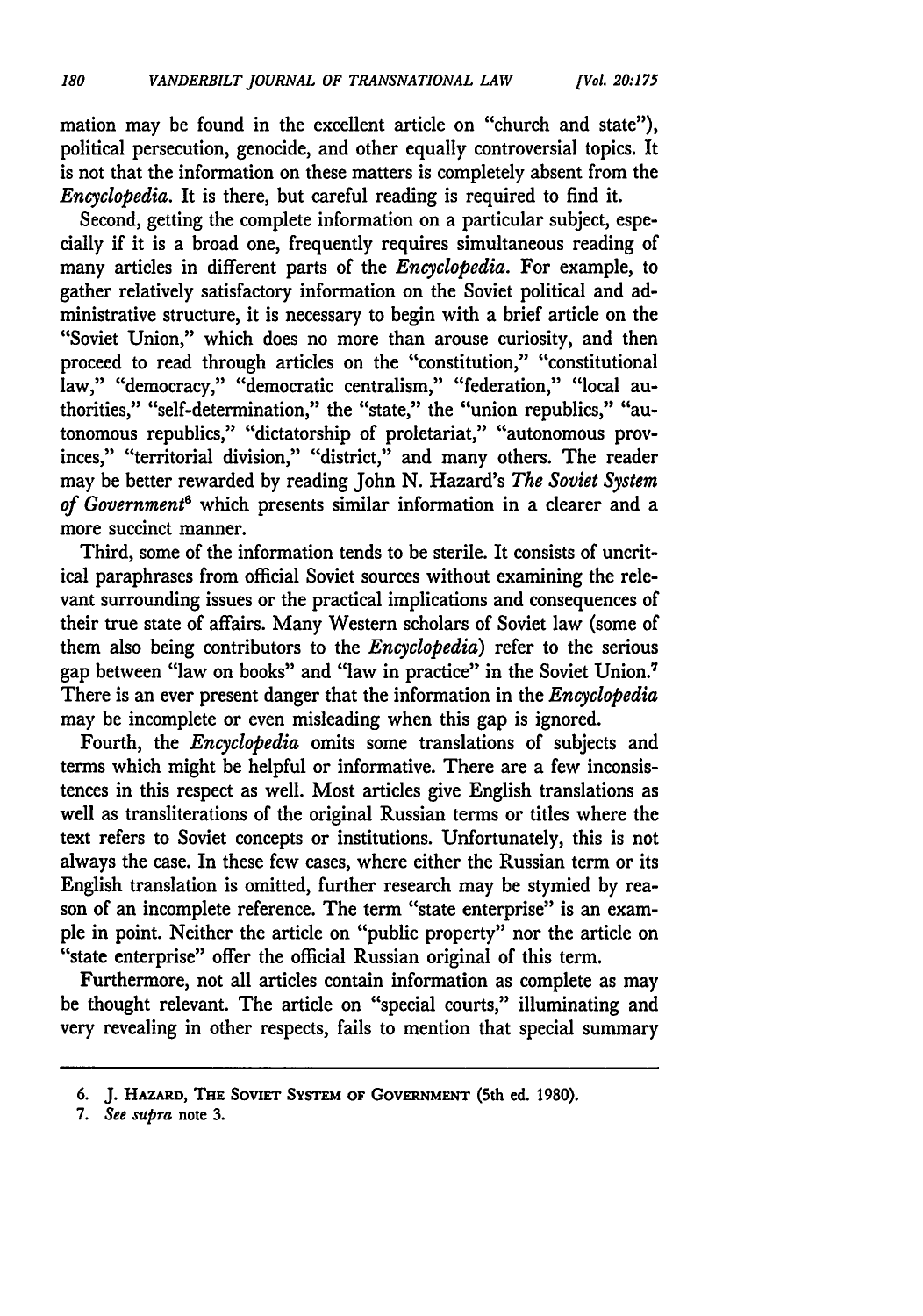tribunals, operating in secret and outside the requirements of law, were established as early as 1919. Thereafter, imprisonment and even execution without proper trials, prescribed **by** the Soviet Union's own criminal laws, were documented to continue quite extensively until the 1950s.<sup>8</sup>

The *Encyclopedia* contains several articles dealing specifically with manifestations of Soviet culture emerging directly from the oppressions or shortcomings of the law in that country. One article, for example, deals with "arteli," the loosely organized teams of tradesmen or workers with historical origins in pre-Petrine Russia. Another discusses the "samizdat," the underground publication of unauthorized writing in the Soviet Union. In this respect, it is regrettable that the *Encyclopedia* does not discuss more terms of this kind. There would certainly have been some justification for at least a brief reference to the term "limitchik" which describes the status of a growing segment of the population residing in the larger cities without residential permits ("propiski").<sup>9</sup> Equally important might have been a discussion of "tolkach," the entrepreneurial arranger of supplies and deliveries between different state industrial enterprises without whom, according to some writers, Soviet production might come to a complete halt.<sup>10</sup> It is also curious that the international area of the *Encyclopedia* does not discuss disarmament or arms limitations, two subjects of some importance for the Soviet Union during the past twenty years.

There are also occasional inconsistencies. For example, Professor Harold J. Berman in his article on the "codes" refers to the recent codification in the Soviet Union ("svod zakonov") as the "code of law;" Professor William E. Butler in his article entitled the "svod zakonov" calls the same codification process a "digest of laws." There should have been more careful editing here because, as matters stand now, the reader without any knowledge of the Russian language may quite reasonably believe that the two articles refer to quite distinct codification projects. Parenthetically, this reviewer is convinced that Professor Berman's translation is the correct one.

<sup>8.</sup> Discussed by the article on "special courts" in more detail in *Special Courts of the USSR. Their Nature and Activities,* **8 REVIEW OF** SOCIALIST **LAW** 237 (1982) and in *Special Courts: Lessons from History,* **10 REVIEW OF SOCIALIST LAW** 63 (1984). For the consequences of such courts on the Soviet concept of justice, see R. Pipes, **LEGAUzED LAWLESSNESS: SOVIET REVOLUTIONARY JUsTICE (1986).**

<sup>9.</sup> This has been described in some detail **by** Dietrich Andre Loeber in *Limitchiki: On the Legal Status of Migrant Workers in Large Soviet Cities,* <sup>11</sup>**SOVIET UNION** 301- **310** (1984).

<sup>10.</sup> For one definition of this term see B. MCCREA, J. **PLANO, AND** *G.* **KLEIN, THE SOVIET AND EASTERN EUROPEAN POLITICAL DICTIONARY** 234 (1984).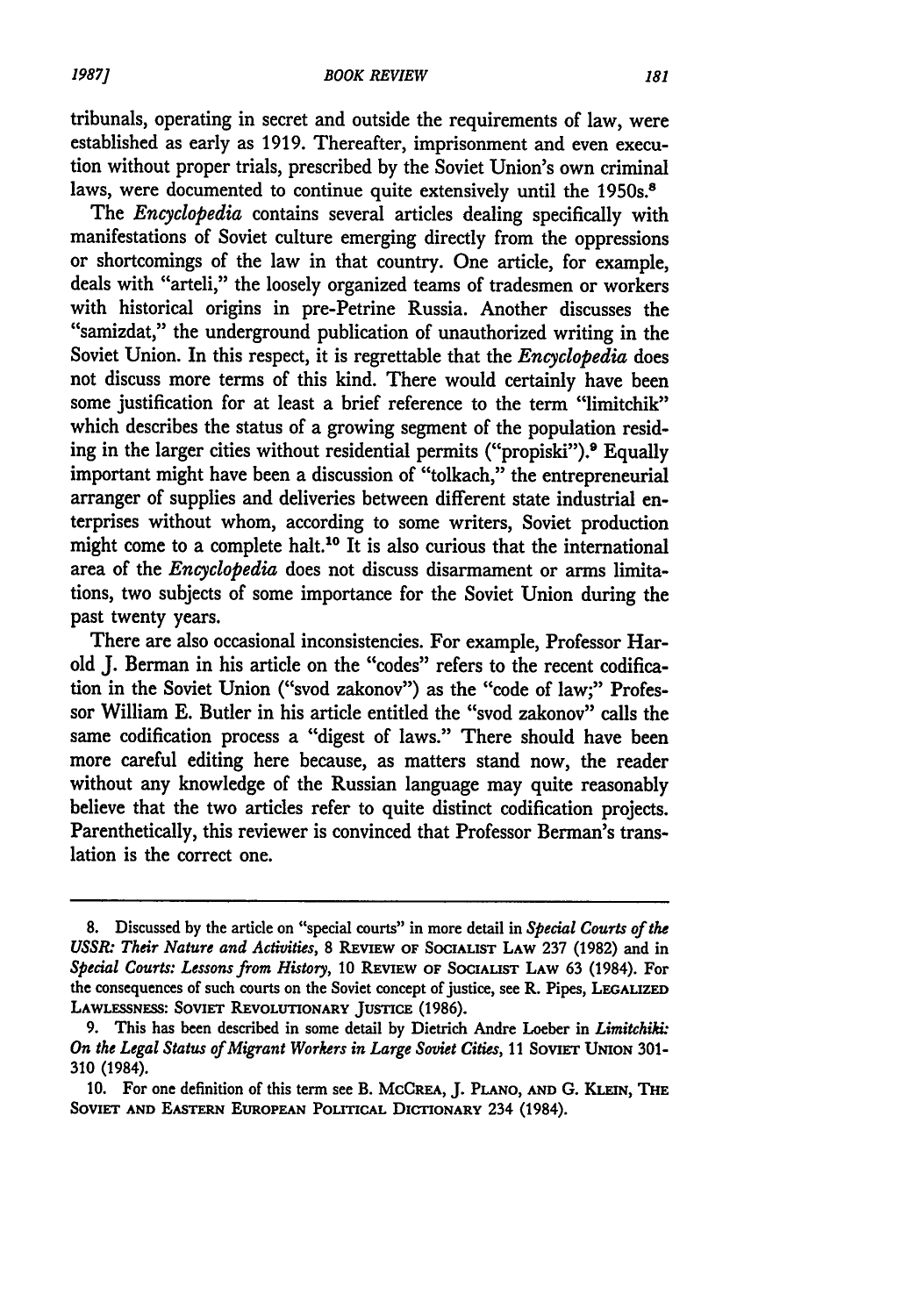Many more comments of this nature could be made about the *Encyclopedia,* but they would not serve a useful purpose. Any work as monumental as the *Encyclopedia* is bound to have some omissions and shortcomings. Its selectivity and editorial arrangement cannot please everyone. Viewed objectively, the *Encyclopedia* achieves the purpose of offering the public as much useful information about the Soviet legal system as may be included, subject to editorial constraints, within the covers of one volume. An extensive bibliography, keyed to the individual articles, provides a useful guide to further information on the respective topics. Equally useful as a reference source to major legislative activities in the Soviet Union is a chronologically arranged "Selected List of Statutory Materials."

Hopefully, further editions of this work will appear without much delay. The Soviet legal system is not static. Many interesting and quite significant developments have occurred in the few years since the second edition of the *Encyclopedia* was published.11 Considering the current

Gorbachev began to express similar ideas in **1986.** These resulted in the publication in early January **1987** of a new draft law on state enterprises (associations) which, among other things, would enable individual enterprises to have a greater degree of autonomy and provide for the election of management **by** workers. *See* Izvestiya, February **9, 1987.** This draft has been extensively discussed in the Soviet press, *see* Pravda, March **16, 1987,** and there are strong indications of its enactment in the near future. Along somewhat different lines Gorbachev is also pushing for the development of privately-operated cottage industry in business and personal services. On November **19, 1986,** the Supreme Soviet of the **USSR** enacted a law on individual working activities. *See* Pravda, November 21, **1986.** This law came into effect on May **1, 1987,** and there are already reports of privately owned restaurants operating in Moscow. *See* Int'l Herald Tribune, March **17, 1987.**

In the area of foreign trade, the **USSR** Ministry of Foreign Trade and the **USSR** State Committee for External Economic Relations were substantially restructured in early **1987.** *See* Ecotass Report No. 04 (Special Issue), January **19, 1987.** Simultaneously the Presidium of the Supreme Soviet of the **USSR** and the **USSR** Council of Ministers decided to authorize Soviet state enterprises to form joint enterprises with foreign firms, including capitalist country corporations. For the text of the **USSR** Council of Ministers resolution, see Izvestiya, January 28, 1987. It is still too early to judge the effect of these changes on the Soviet economy, but there are strong indications that more reforms may be introduced in the near future.

**<sup>11.</sup>** The most recent changes are taking place in the economic sector. While still committed to a model of centralized economic planning and control, General Secretary Mikhail Gorbachev is trying to improve productivity and bring about a stronger sense of commitment in the workplace through structural modifications. Recommendations for this approach, as a means to make the Soviet economy more efficient, were already made in the so-called Novosibirsk Report in **1983.** *See* Hanson, *The Novosibirsk Report: Comment,* **28 SURVEY 83** (1984). For the text of the report, see *The Novosibirsk Report,* **28 SURVEY 88** (1984).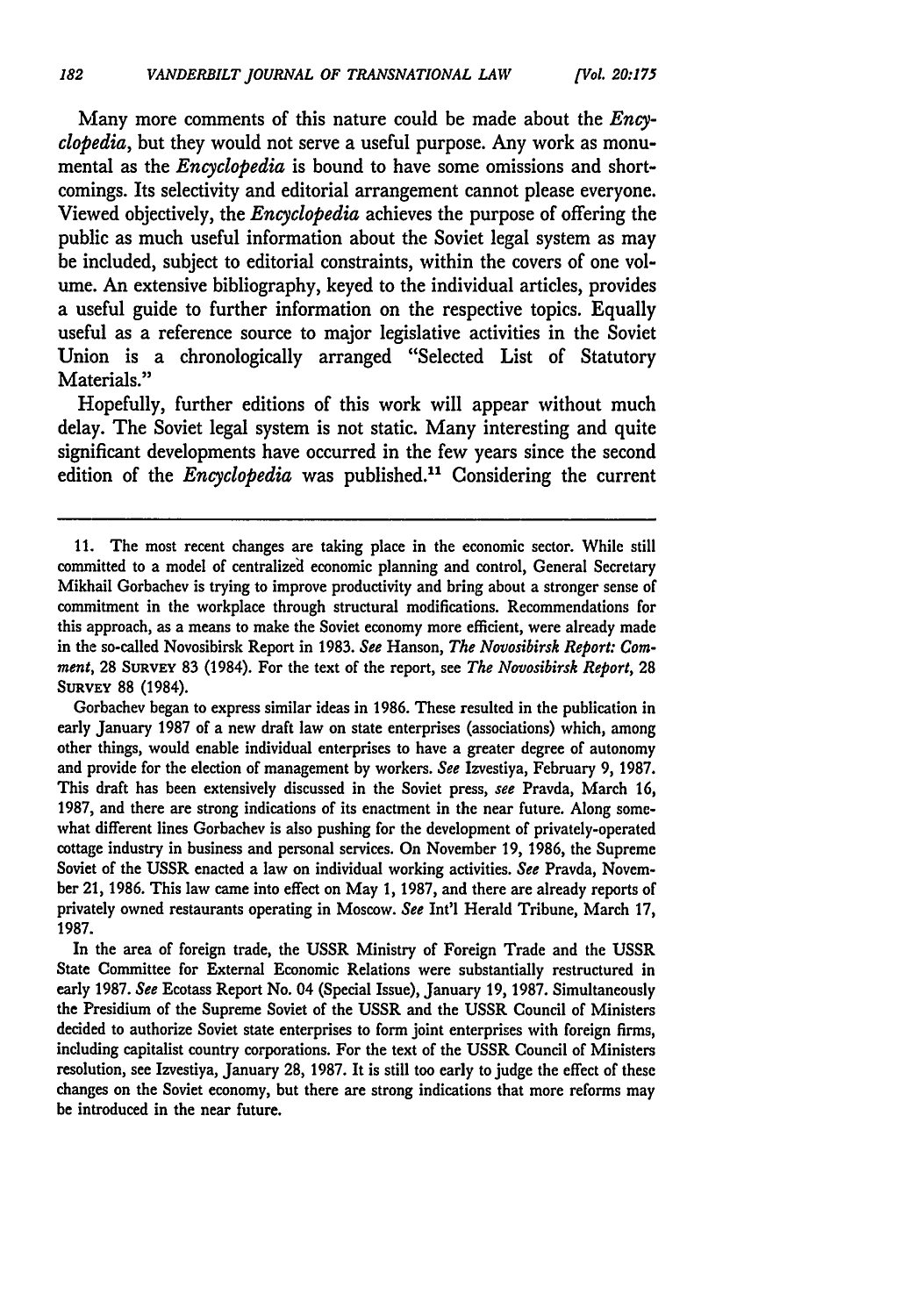trend of Soviet economic and political activities, many more are emerging at an increasing rate. Without containing some reference to them the current edition of the *Encyclopedia* will become quickly dated.